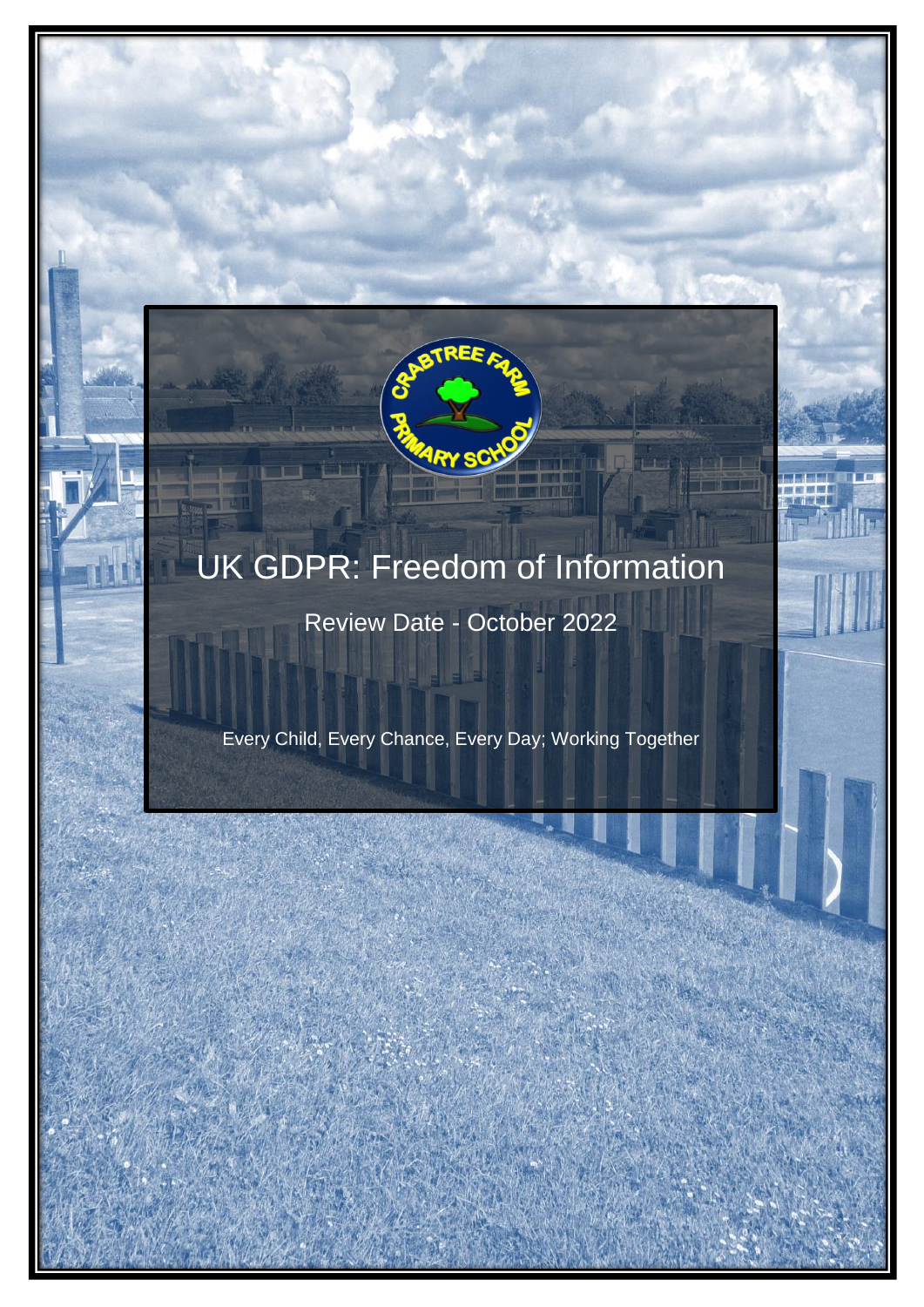

# Review Date – October 2022

# **Contents**

- 1. Introduction
- 2. Background
- 3. Timescales
- 4. Delegated Responsibilities
- 5. Scope
- 6. Requesting information
- 7. Withholding information
- 8. Releasing a third party's information
- 9. Information held within contracts with the school
- 10. Complaints procedure
- 11. Requests made under the Data Protection Act
- 12. Illegal Actions
- 13. Review of the policy

#### **1. Introduction**

Crabtree Farm Primary School is committed to transparency in its dealings with the public and welcomes the aims of the Freedom of Information Act 2000 and the access provisions of the Data Protection Act 1998, GDPR 2017 and Data Protection Act 2018. The school will make every effort to meet its obligations under the legislation and will regularly review procedures to check that it is doing so.

The starting point for this policy is that the public have a right to access recorded information held by the school and that the school will seek to promote open access to information, subject to exemptions contained within the relevant legislation.

#### **2. Background**

The Freedom of Information Act 2000 (FoIA) applies to all public authorities and came fully into force on 1st January 2005. The Act specifically identifies schools as public authorities (Part IV of Sch 1 of FoIA). It provides the public with a statutory right of access to recorded information held by authorities (subject to certain exemptions) within twenty working days. The Act applies to all information that falls within the scope of the Act (not just that created from 1st January 2005) and is fully retrospective. Section 19 of the Act also obliges the school to make information available through an approved "publication scheme".

In addition, individuals currently have a statutory right of access to their own "personal data" under the Data Protection Act 1998 (DPA). The DPA and FoIA work together to effectively exempt personal information from disclosure under FoIA.

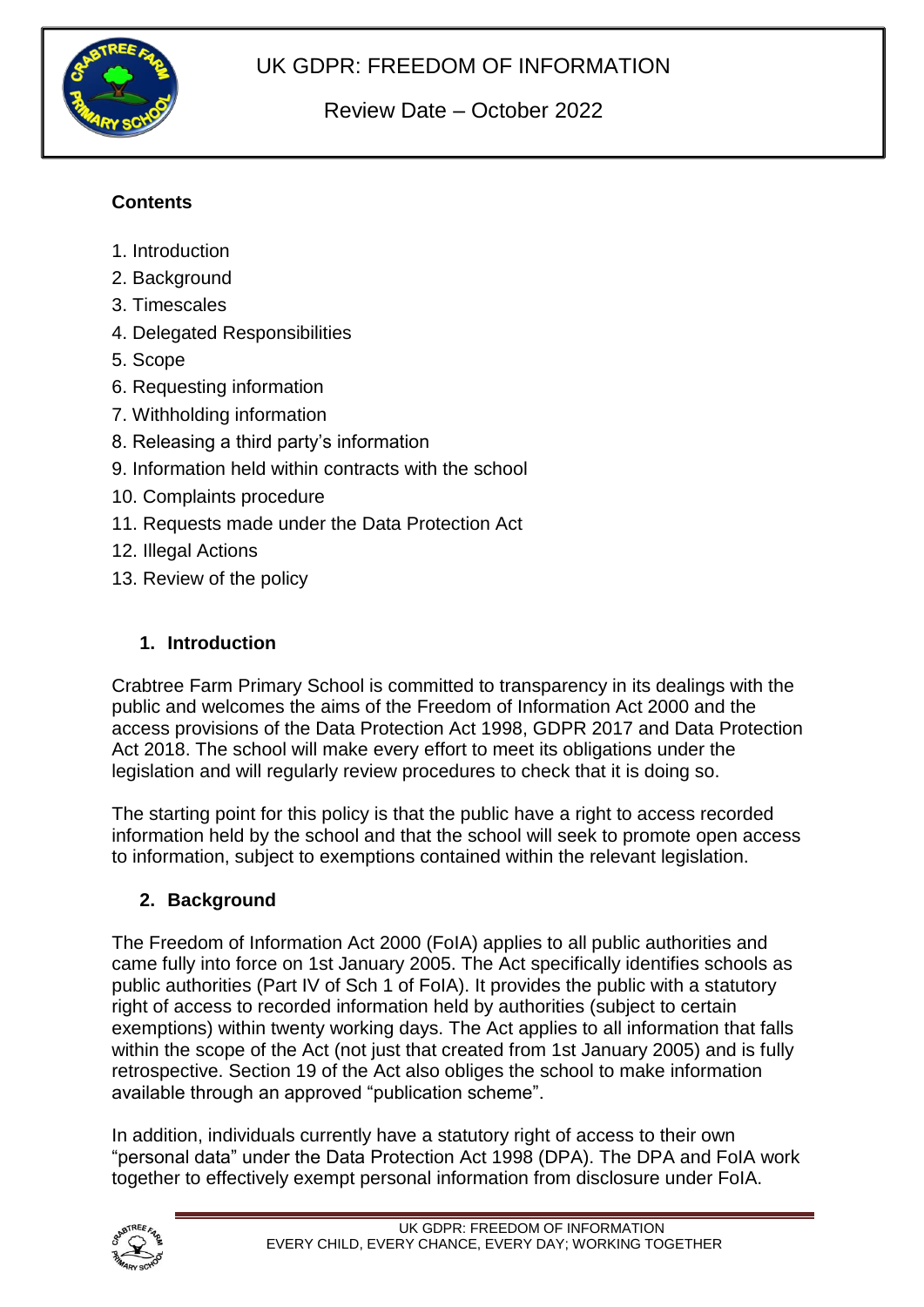Changes in the definition of what constitutes personal data means these legal arrangements will be further amended by the GDPR 2017 and the Data Protection Act 2018 when they come into force after 25 May 2018. As the full implications of the legislation become clearer, the school will amend this policy to reflect relevant changes.

The EIR (Environmental Information Regulations 2004) provides a statutory right of access to "environmental information", as defined in these regulations. The EIR came into force on 1st January 2005 and replaces the existing 1992 Regulations. The EIR are also fully retrospective.

The Information Commissioner Office (ICO) regulates and enforces these three statutory/legal information access regimes.

Each regime contains categories of exempt information, where information can be withheld. An applicant who is member of the public can refer any decision to withhold information under an exemption to the ICO, who can overturn a decision to withhold information. For the purposes of this policy, the "public" is defined as any individual or organisation anywhere in the world and an "information request" refers to any request for recorded information made under the FoIA, EIR or DPA.

# **3. Timescales**

Freedom of Information (and EIR) requests should be dealt with within 20 working days, excluding school holidays.

Requests for Data Protection (subject access requests) should be dealt with within 30 calendar days in accordance with the GDPR / DPA 2018. Requests for access to pupil education records under Education (Pupil Information) (England) Regulations 2000 should be dealt with within 15 school days.

# **4. Delegated responsibilities**

Overall responsibility for ensuring that the school meets the statutory requirements of the FoIA, EIR and DPA rests with the Governors and the Chair of Governors has overall responsibility for information management issues. They have delegated the day-to-day responsibility of implementation to the Headteacher.

The Headteacher and Data Protection Officer (DPO) have responsibility for 'access to information'. All school staff are responsible for ensuring that they handle requests for information in compliance with the provisions of the various Acts, taking advice from the Headteacher or DPO where necessary.

# **5. Scope**

This policy applies to all recorded information held by the school that relates to the business of the school. This includes:

- Information created and held by the school
- Information created by the school and held by another organisation on our behalf

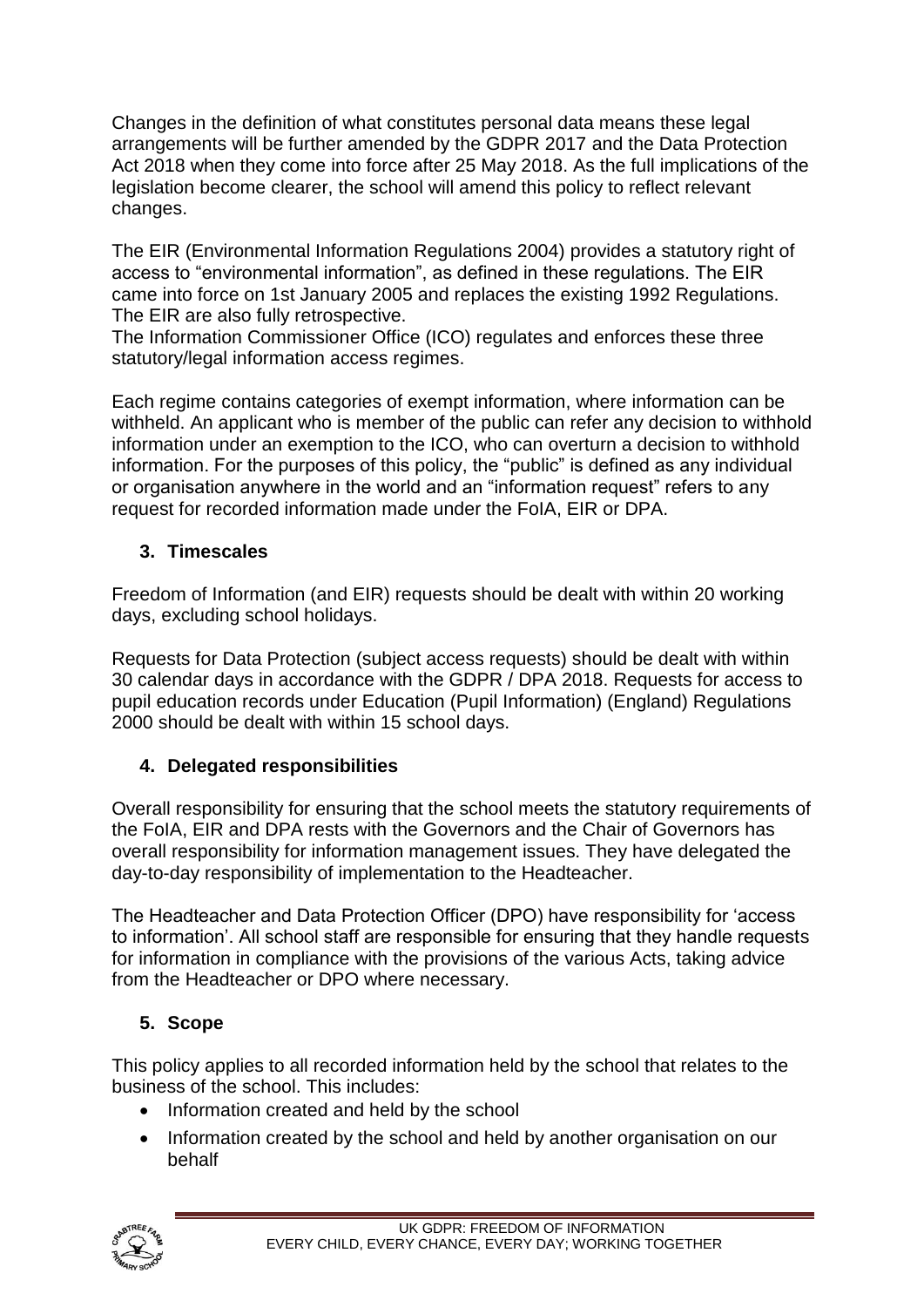- Information held by the school provided by third parties, where this relates to a function or business of the school (such as contractual information) and
- Information held by the school relating to Governors where the information relates to the functions or business of the school

As a general rule, this policy does not cover personal written communications (such as personal e-mails sent by staff). The school's Data Protection Policy establishes the standards regarding the use of "personal data" (as defined in the Data Protection Act 1998, GDPR 2017 and Data Protection Act 2018).

## **6. Requesting information**

#### **6.1 Procedures**

The practical process for handling information enquiries in line with the relevant legislation can be obtained from the school's Headteacher or the DPO. The school has the duty under both the FoIA and EIR to provide advice and assistance to applicants making information requests. This includes assisting the applicant in making the application for information. Although no such duty exists under the DPA, the same level of care will be provided.

## **6.2 Charges**

The three information regimes contain different provisions that permit charges to be made for responding to information requests. The Governing Body may charge a fee for complying with requests, as calculated in accordance with FoIA regulations. If a charge is to be made, the school will give written notice to the applicant before supplying the information requested.

The school will only charge for the cost of copying and transmitting information, not for time taken in reaching decisions regarding whether information is covered by an exemption.

Where the school estimates that the cost of locating the information will exceed the statutory threshold of £450 or around 18 hours work, it will consider whether to comply with the request. The school is not obliged to comply with such a request but may choose to do so.

Under GDPR 2017 and DPA 2018 there will be no charge.

#### **6.3 Publication**

Section 19 of the FoIA obliges the school to make information pro-actively available in the form of a "publication scheme". This scheme will list categories, or "classes" of information that will routinely be made available without the need for a specific information request.

The school plans to review this scheme regularly. Whenever any information is provided in response to a recorded FoIA enquiry, the school will assess whether the information is suitable for wider publication. In general, there will be a presumption in favour of publishing such information on the school's website.

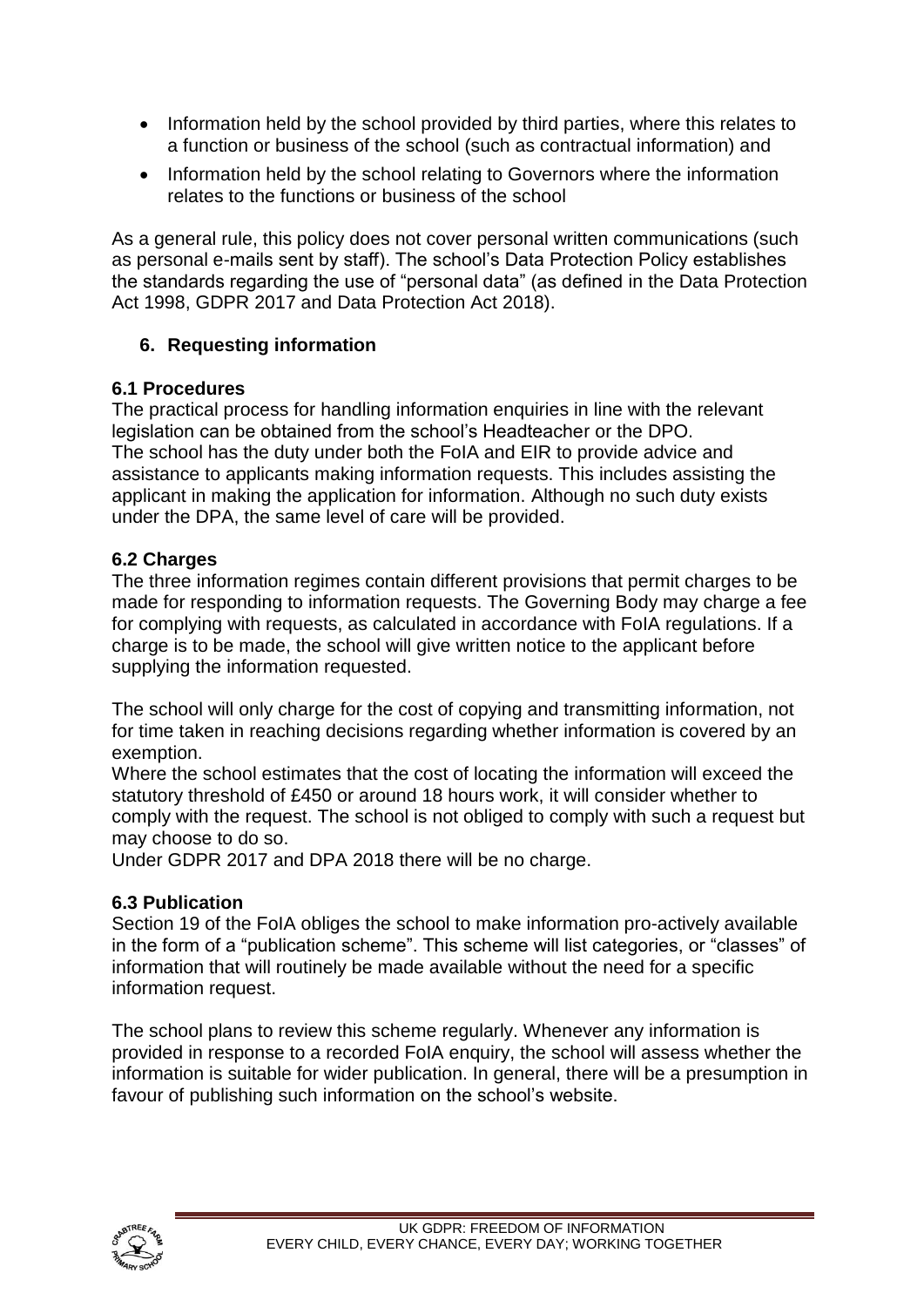# **7. Withholding Information**

The Freedom of Information Act contains 23 exemptions allowing the withholding of information. There are two categories; absolute and non-absolute. The school will only withhold information if it falls within the scope of one or more of these exemptions.

Where an absolute exemption applies, the school can automatically withhold the information. However, where the exemption is non-absolute the information can only be withheld where the school decides that the public interest is best served by withholding the information. Certain exemptions also contain a "prejudice test", which means that the exemption can only be claimed if disclosing the information would prejudice the interest protected by the exemption.

The school will only withhold information covered by the exemption. Complete files or documents will not be withheld just because part of the information is covered by an exemption.

The school will only apply an exemption where it has reason to believe that prejudice might occur to the interest protected by the exemption. In addition, wherever a "public interest" exemption is being considered, the school will only withhold that information which it can demonstrate that the public interest will be best served by withholding. When considering withholding information under a non-absolute exemption the school will consider whether the release of the information would: promote further understanding of current issues of public debate;

- promote the accountability of decisions taken by the school and the spending and allocation of public money;
- bring to light matters of public safety;
- allows the public to understand and challenge decisions made by the school;
- be otherwise in the public interest.

Where information is withheld under an exemption, in most cases the reason behind the decision will be made clear to the applicant, citing the exemption under which the information is being withheld. The applicant will also be given details of the right to challenge the decision through the school's Governing Body and the right of appeal to the Information Commissioner's Office.

Where a staff member plans to apply an exemption, s/he may consider whether other schools hold similar information. If this is likely, s/he may contact the relevant school(s) to discuss the substance of request and ensure that a consistent response is provided to the applicant.

The school will also refuse to supply information under the FoIA where the request is considered "vexatious" or "repeated" and under the EIR, where the request is considered 'manifestly unreasonable'.

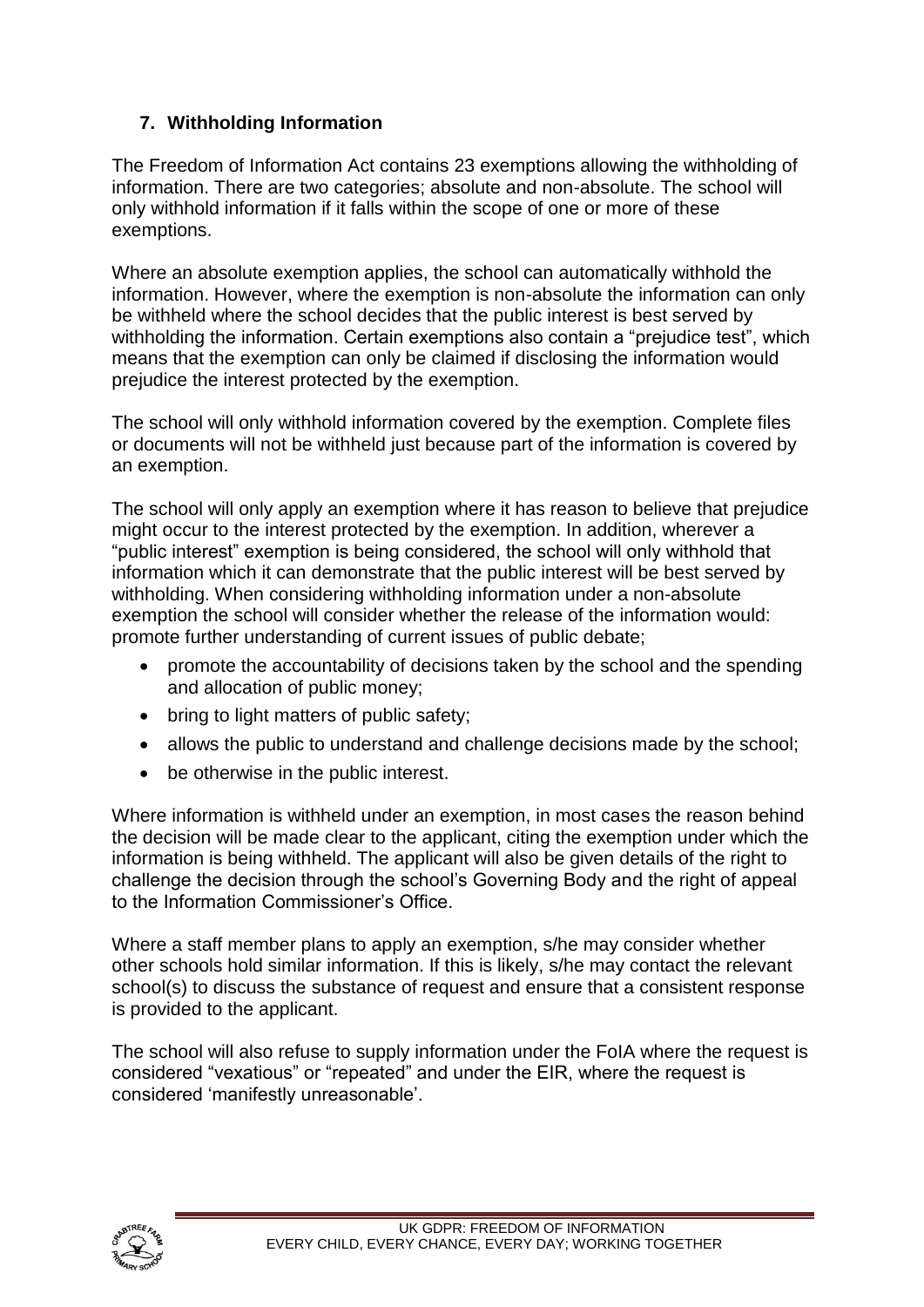# **8. Releasing a third party's information**

Where, in response to a request, information relating to a third party (either an individual or other organisation) has to be considered for release, the staff member that received the request will seek input from the Headteacher / DPO who are responsible for access to information requests prior to the release of the information.

The release of third party information will be considered carefully to prevent actions for breach of confidence or, in the case of living individuals, breaches of the DPA. Both the EIR and FoIA permit information to be withheld when its release would breach the provisions of the DPA.

When the requested information relates to a living individual and amounts to "personal data" as defined in the DPA, its disclosure could breach the DPA. Therefore, the release of third party personal information relating to living individuals will be considered in accordance with the data protection principles and, in particular, the "third party" provisions of the data protection regulations.

Where appropriate, the school will contact the individual to ask for permission to disclose the information. If consent is not obtained, either because it was not considered appropriate to approach the third party or the third party could not be contacted or consent is refused, the school will then consider if it is reasonable to disclose the information, taking into account:

- any duty of confidentiality owed to the third party
- the steps taken to seek consent
- whether the third party is able to give consent and
- any express refusal of consent
- whether the information is already in the public domain

The decision to disclose third party information will also take into account the impact of disclosure on the third party, relative to the impact on the applicant of withholding the information. Where the third party has been acting in an official, rather than private capacity, the school will be minded to disclose the information, although decisions will be made on a case-by-case basis.

Where the information relates to a staff member, the provisions of the DPA will still apply in many circumstances but the nature of the information will influence the school's decision whether to release the information. Where the information relates to a matter clearly private to the individual, e.g. a disciplinary hearing, the information is likely to be withheld. However, where the information relates to the member of staff acting in their official capacity, e.g. an expenses claim, the information will normally be released. The exemption relating to the release of a third party's personal data will not be used to withhold information about administrative decisions taken by the school.

As the DPA only relates to living individuals, the exemption relating to Data Protection under both the EIR and FoIA will not apply to information held about a deceased person. Where a request might be controversial, the staff member will take advice from the Headteacher / Governing Body where necessary.

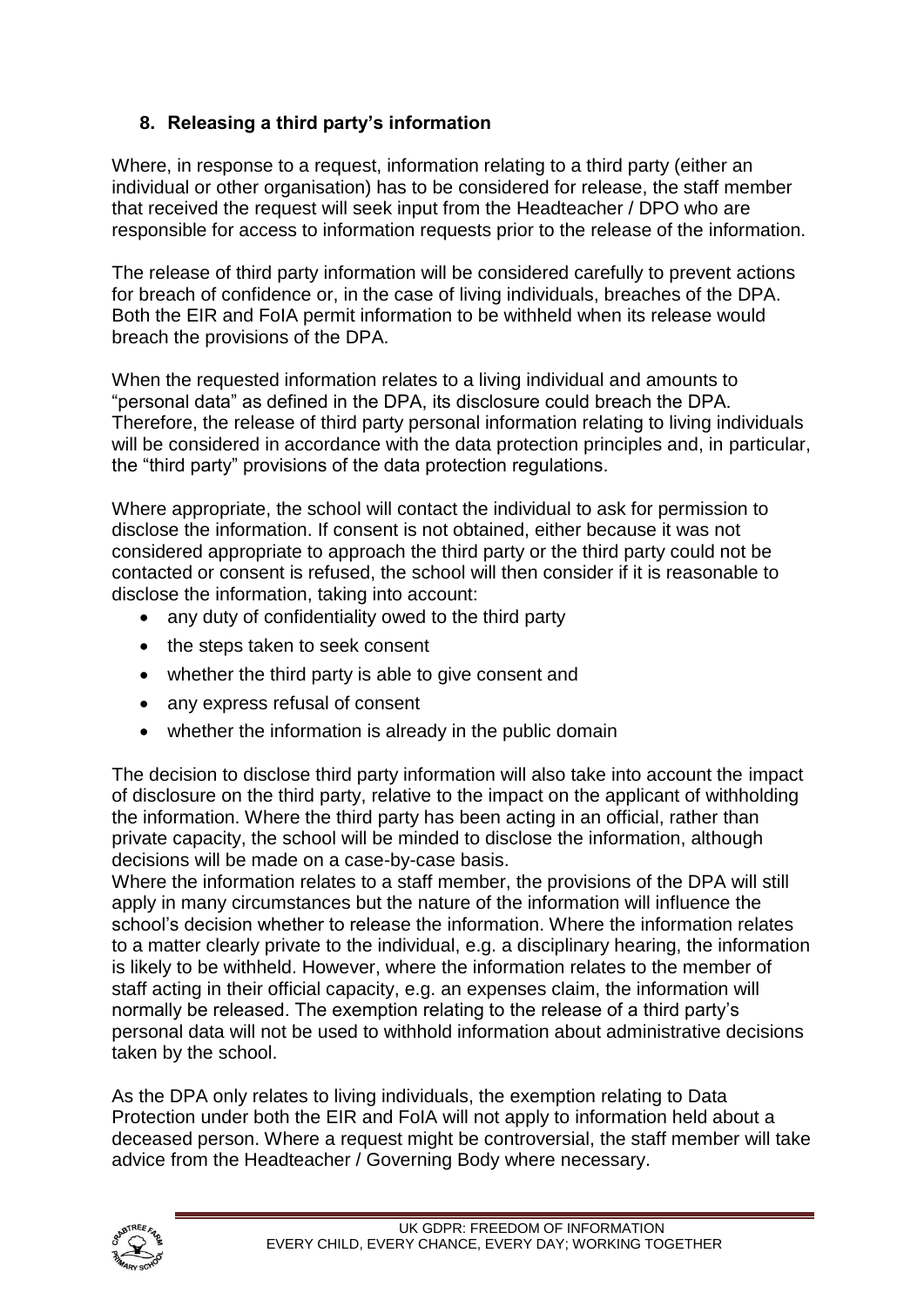Where the third party is an organisation, rather than an individual, the data protection provisions will not apply. The school will consider consulting the third party concerning the release of their information where:

- the views of the third party may assist the school to decide whether an exemption under the Act applies to the information and
- in the event of the public interest test being applied, where the views of the third party may assist the school to decide on where the public interest lies.

Consultation will not be undertaken where:

- the school will not be disclosing the information due to some valid reason under the Act
- the school is satisfied that no exemption applies to the information and therefore cannot be withheld and
- the views of the third party will have no effect on the decision, e.g. where there is other legislation preventing disclosure.

Where input from a third party is required, the response time for the request remains the same. Therefore, it will be made clear to the third party at the outset that they have a limited time for their views to be provided and that where responses are not immediate, the decision to disclose may have to be made without their input for the school to comply with the statutory time limits in the legislation.

The school will endeavour to inform individuals and organisations submitting information that the information might be released following an information request and, where appropriate, will provide the supplier of the information an opportunity to request confidentiality or supply reasons as to why the information should be treated confidentially. Ultimately however, whatever a third party's view it is the school's decision whether to disclose the information.

## **9. Information held within contracts with the school**

Any contractual information, or information obtained from organisations during the tendering process, held by the school are subject to the provisions of the FoIA and EIR. Whenever the school enters into contracts, it will seek to exclude contractual terms forbidding the disclosure of information beyond the restrictions contained in the legislation. We will endeavour to ensure a standard form of wording will be included in contracts to cover the impact of FoIA and EIR in relation to the provision of information held in contracts.

The school can withhold contractual information where its disclosure under either the FoIA or EIR could be treated as actionable breach of confidence. Where the school intends to include non-disclosure provisions in a contract, it will agree with the contractor a schedule of the contract that clearly states which information should not be disclosed.

The school will only agree to enter confidentiality clauses where the information is confidential in nature and that it is confident that the decision to restrict access to the information is a reasonable one. The school may choose to seek external advice in making this judgement. Where information is not covered by the exemption relating

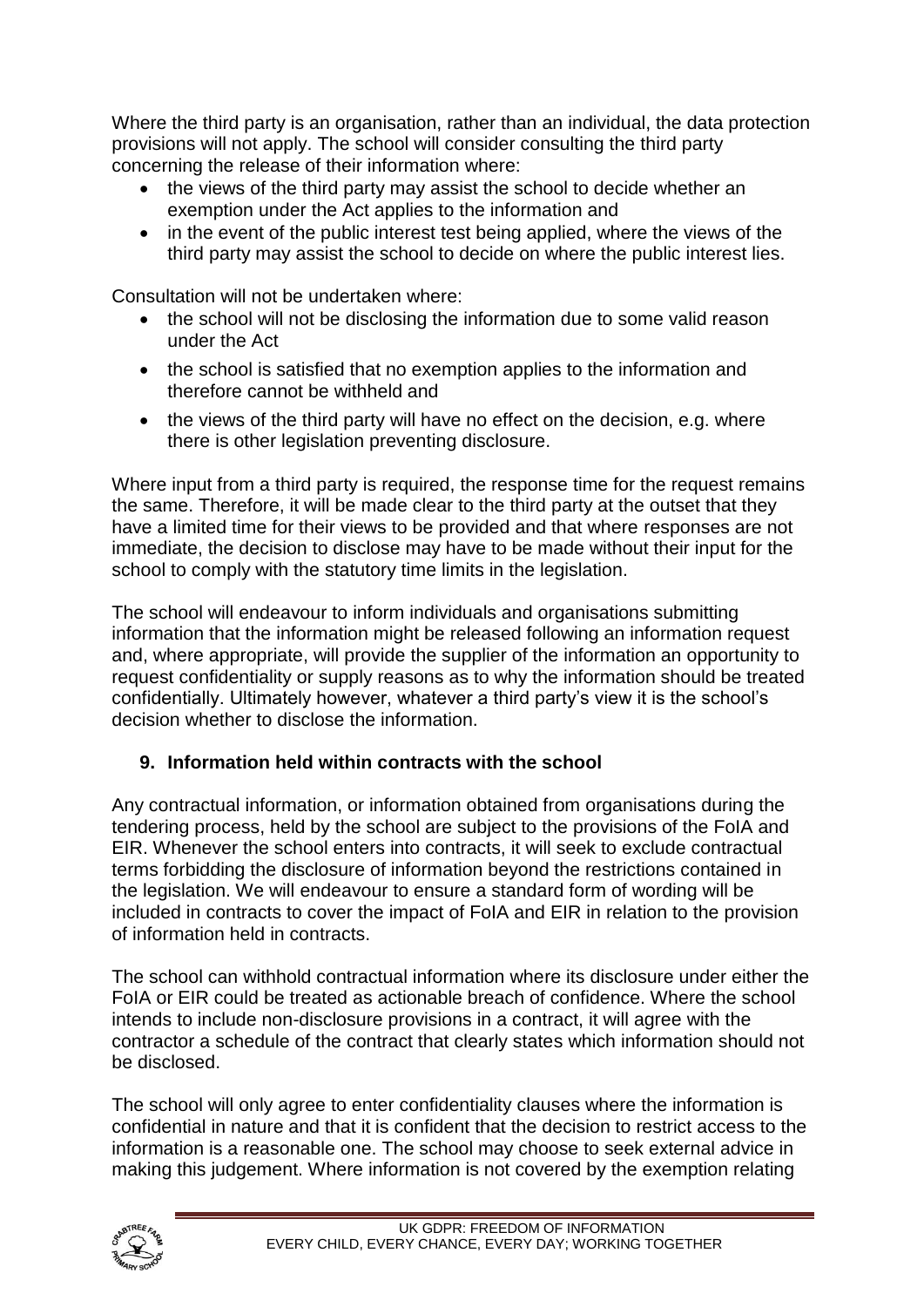to information accepted in confidence, a further exemption specifically under FoIA may be relevant, relating to commercial interests. This exemption is subject to a "public interest" test. Whenever the school must consider the release of such information, it will contact the relevant organisation to obtain its opinions on the release of the information and any exemptions they may think relevant. However, the school will make the final decision relating to the disclosure of the information.

The school can also withhold information contained in contracts where any of the other exemptions listed in the FoIA or EIR are appropriate, although information will only be withheld in line with the school's policy on the use of exemptions. All future contracts should contain a clause obliging contractors to co-operate fully and in a timely manner where assistance is requested in responding to an FoIA or EIR request.

## **10.Complaints procedure**

Whenever the school withholds information under an exemption, or does not produce it for any other reason (e.g. it is not held), it will inform the applicant of their right to complain about the decision through the school's complaints procedure and of the right of appeal to the Information Commissioner. Any complaint received will be dealt with in accordance with the school's complaints procedure as detailed in its Complaints Policy. If the result of the complaints is that any decision to withhold information be overturned, the information will be supplied as soon as it is possible.

#### **11.Requests made under the Data Protection Act and Education Regulations 2000**

The DPA1998, GDPR 2017 and DPA 2018 entitle an individual to his or her 'personal data', as defined in the legislation, where the information is held on an automated system, such as a computer and manual files, where they amount to what is described as an "accessible record" or in a structured filing system, defined in the regulations as a "relevant filing system".

The parental right to receive information pertaining to the "educational record" of their child should continue to be administered under the Education (Pupil Information) (England) Regulations 2000.

Whenever a request for personal data is received and is not covered by the regulations above, the request will be administered in accordance with the relevant section of the school's FoIA operating processes.

Whenever a request is made under the data protection provisions for personal data, the school will provide the applicant with the relevant information contained within files relating to that individual that is accessible under both the DPA and FoIA, subject to any exemptions.

Where it is not possible to remove third party information without rendering the response meaningless to the individual, the provision of third party information will be considered in line with section 8 of this policy regarding the disclosure of third party information.